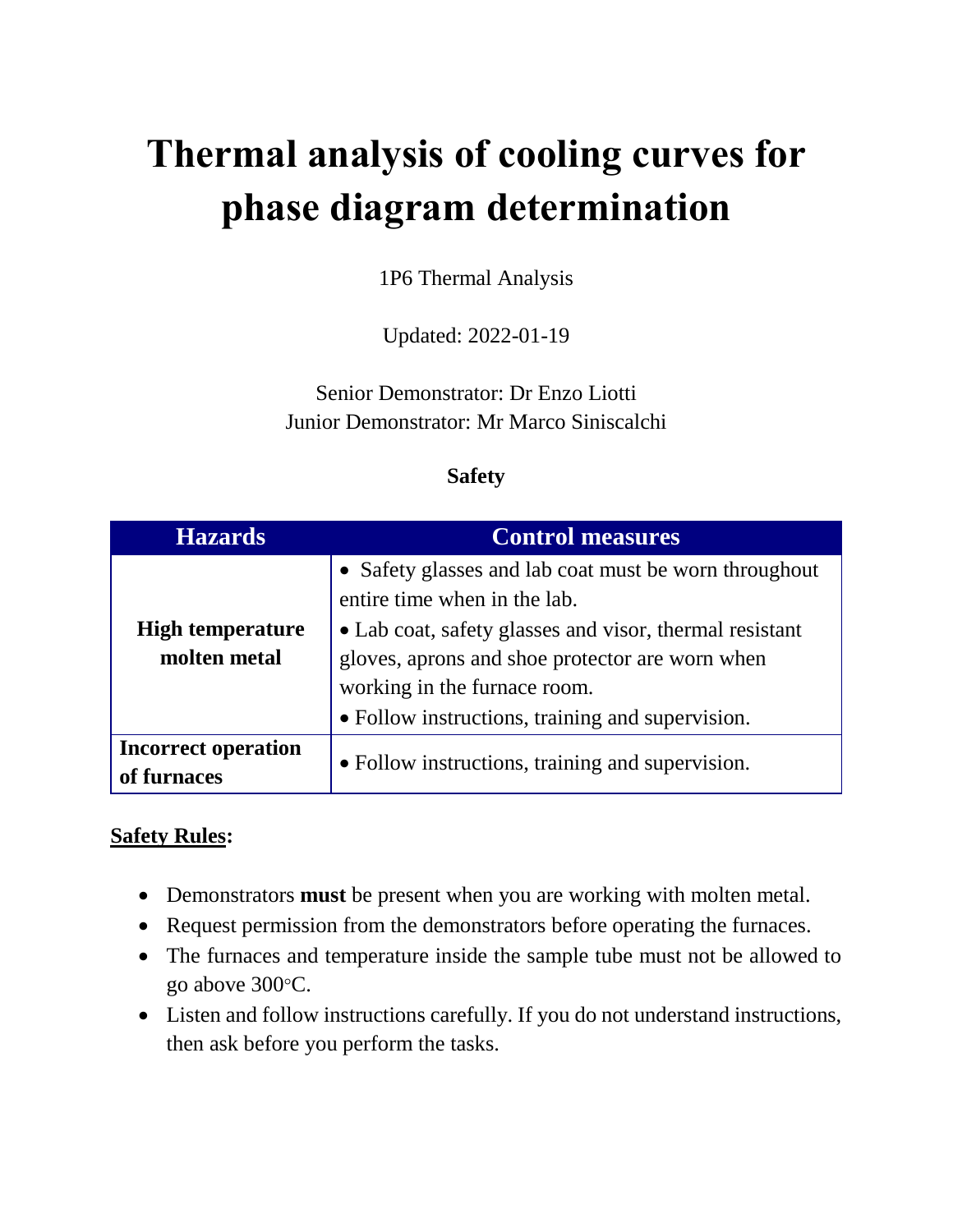# **Contents**

| 1.        |      |  |  |  |  |
|-----------|------|--|--|--|--|
|           | 1.1. |  |  |  |  |
|           | 1.2. |  |  |  |  |
|           | 1.3. |  |  |  |  |
| 2.        |      |  |  |  |  |
|           | 2.1. |  |  |  |  |
|           |      |  |  |  |  |
| <b>3.</b> |      |  |  |  |  |
|           | 3.1. |  |  |  |  |
|           | 3.2. |  |  |  |  |
|           | 3.3. |  |  |  |  |
|           | 3.4. |  |  |  |  |
|           | 3.5. |  |  |  |  |
|           | 3.6. |  |  |  |  |
| 4.        |      |  |  |  |  |
| 5.        |      |  |  |  |  |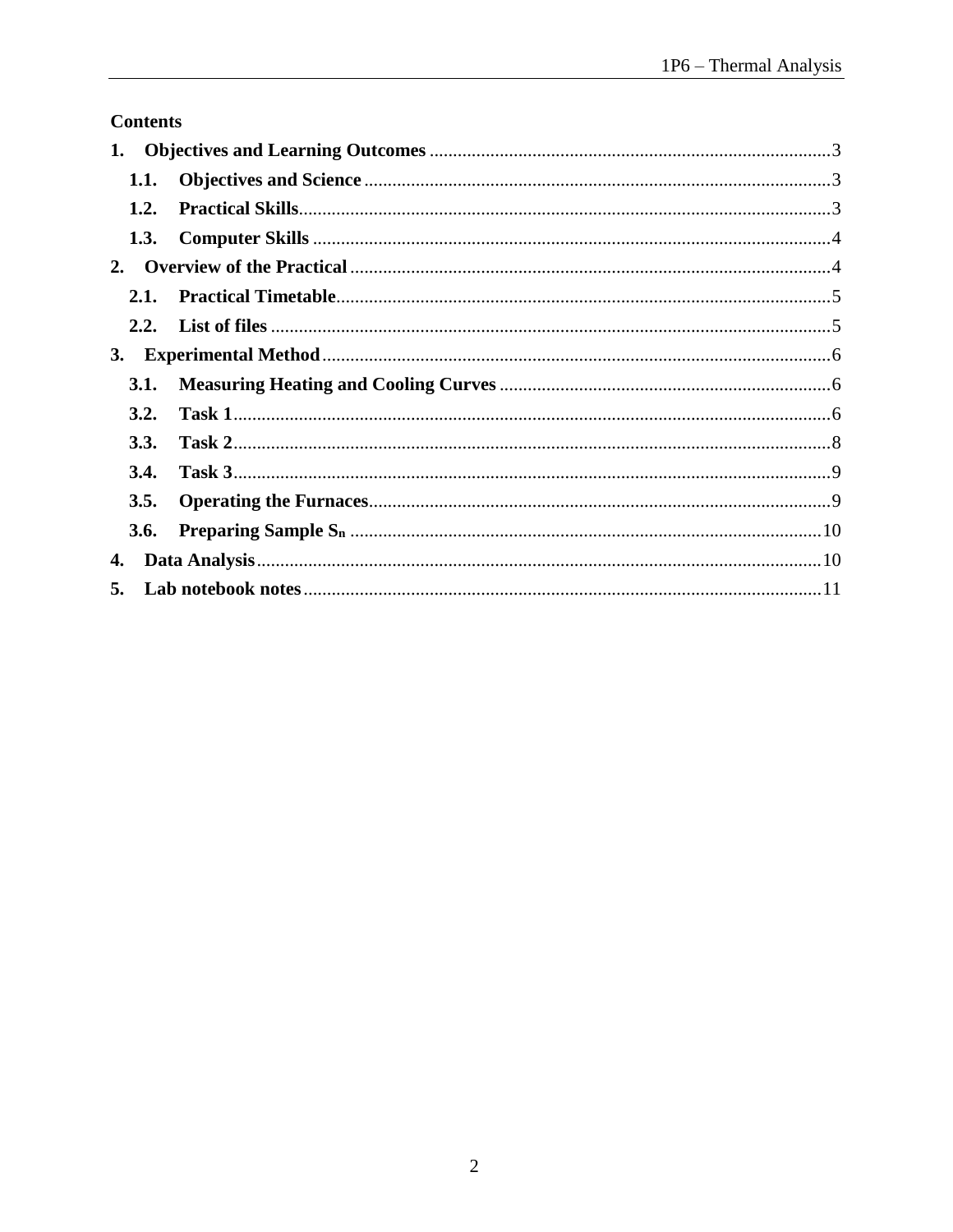## <span id="page-2-0"></span>**1. Objectives and Learning Outcomes**

# <span id="page-2-1"></span>**1.1. Objectives and Science**

The overall objective of this practical is to demonstrate how a phase diagram of an alloy system can be obtained experimentally. The second objective is to learn how to use latest software techniques, such as LabView (Laboratory Virtual Instrument Engineering Workbench) and MATLAB (MATrix LABoratory**)**, to collect, organise and analyse scientific data. This practical links with the lecture courses on thermodynamics and microstructures.

In this practical, an alloy system will be studied, by analyzing the cooling curves of samples with different composition, and its phase diagram determined. The cooling curves will reveal the beginning and end of solidification, pure metals and eutectics freeze at one temperature whereas other compositions within a range. The Phase Rule model predicts this phenomenon.

The practical involves the development of both practical and computing skills essential to become a successful material scientist.

# <span id="page-2-2"></span>**1.2. Practical Skills**

The work will involve the measurement, interpretation of cooling curves, and producing an alloy of uniform composition. It is expected that the practical will involve:

- Operate a simple tube furnace;
- Learn how to handle molten metals safely;
- Learn how to set up equipment to conduct simple measurements;
- Understand the basic working principles of thermocouples and use them to measure the temperature of a sample;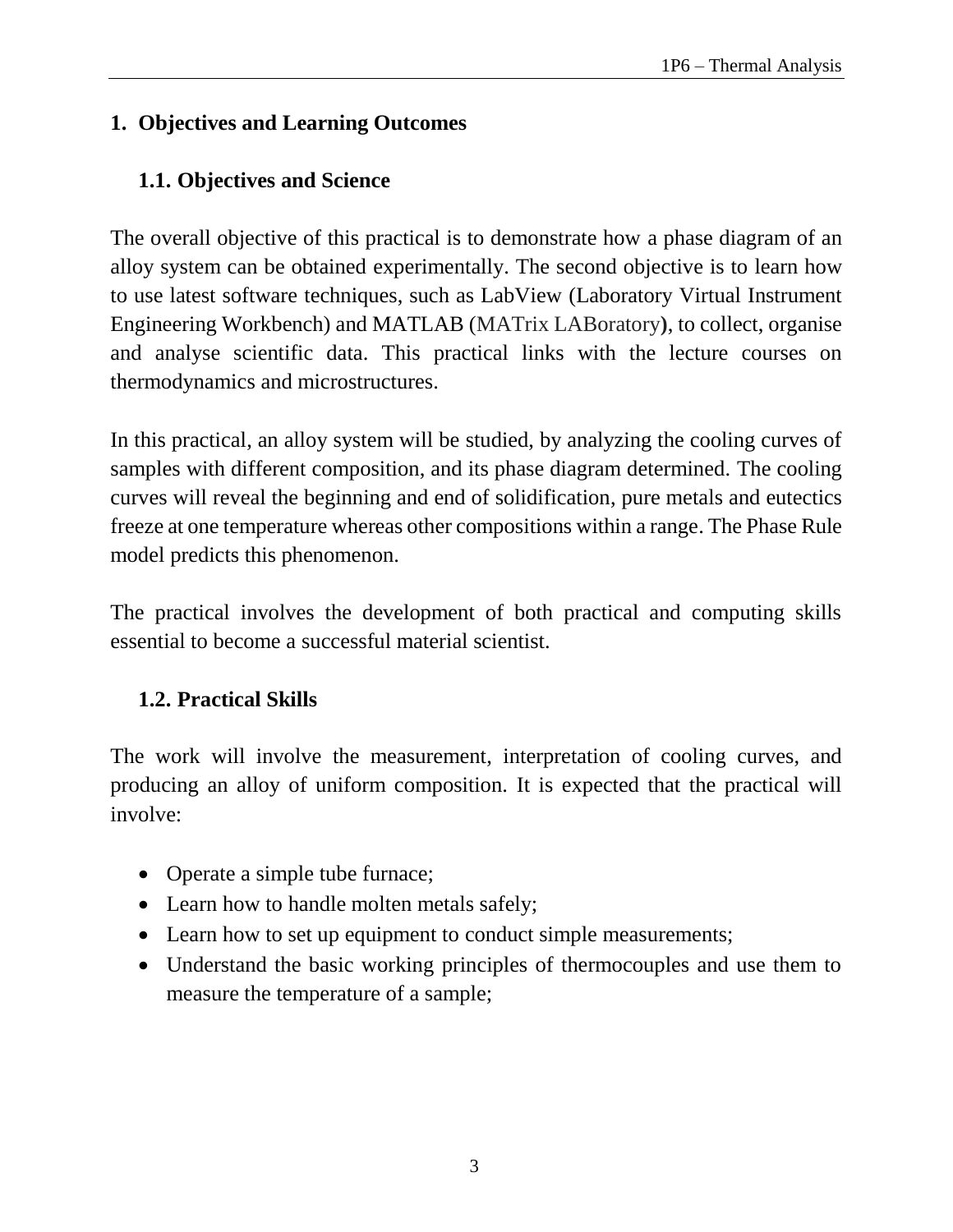#### <span id="page-3-0"></span>**1.3. Computer Skills**

- Use LabView to control hardware equipment and record temperatures;
- Use MATLAB to import datasets and develop a script that analyses the data.

## <span id="page-3-1"></span>**2. Overview of the Practical**

On Day 1 you will find eight tube furnaces loaded with prepared samples all from the same X-Y alloy system. During the practical you will prepare the experimental set up, test the eight samples and also be given the data of a ninth sample to analyse while the experiment is running. The nine prepared samples are: one of unknown pure element X, one of unknown pure element Y (not Yttrium) and the others are alloys with various compositions, as given in Table 1.

| <b>Sample</b> | Composition $(wt\%)$ |
|---------------|----------------------|
| $\mathsf{A}$  | 100X                 |
| B             | $97X - 3Y$           |
| $\mathcal{C}$ | $90X - 10Y$          |
| D             | $70X - 30Y$          |
| E             | $60X - 40Y$          |
| $\mathbf F$   | $48X - 52Y$          |
| G             | $30X - 70Y$          |
| H             | $11X - 89Y$          |
|               | 100Y                 |

### **Table 1: Summary of all sample compositions.**

Working as a group, you will record the heating and cooling curves of one of these prepared samples and share the data with the other groups. You will analyse the datasets (individually, not in group) using MATLAB and the results used to construct the phase diagram for the X-Y system.

In addition, on Day 1 each group will also choose a composition to make their own sample  $S_n$ , where *n* is your group number, which will be analysed on Day 2. The dataset (but not the compositions) will be shared with the other groups, and using the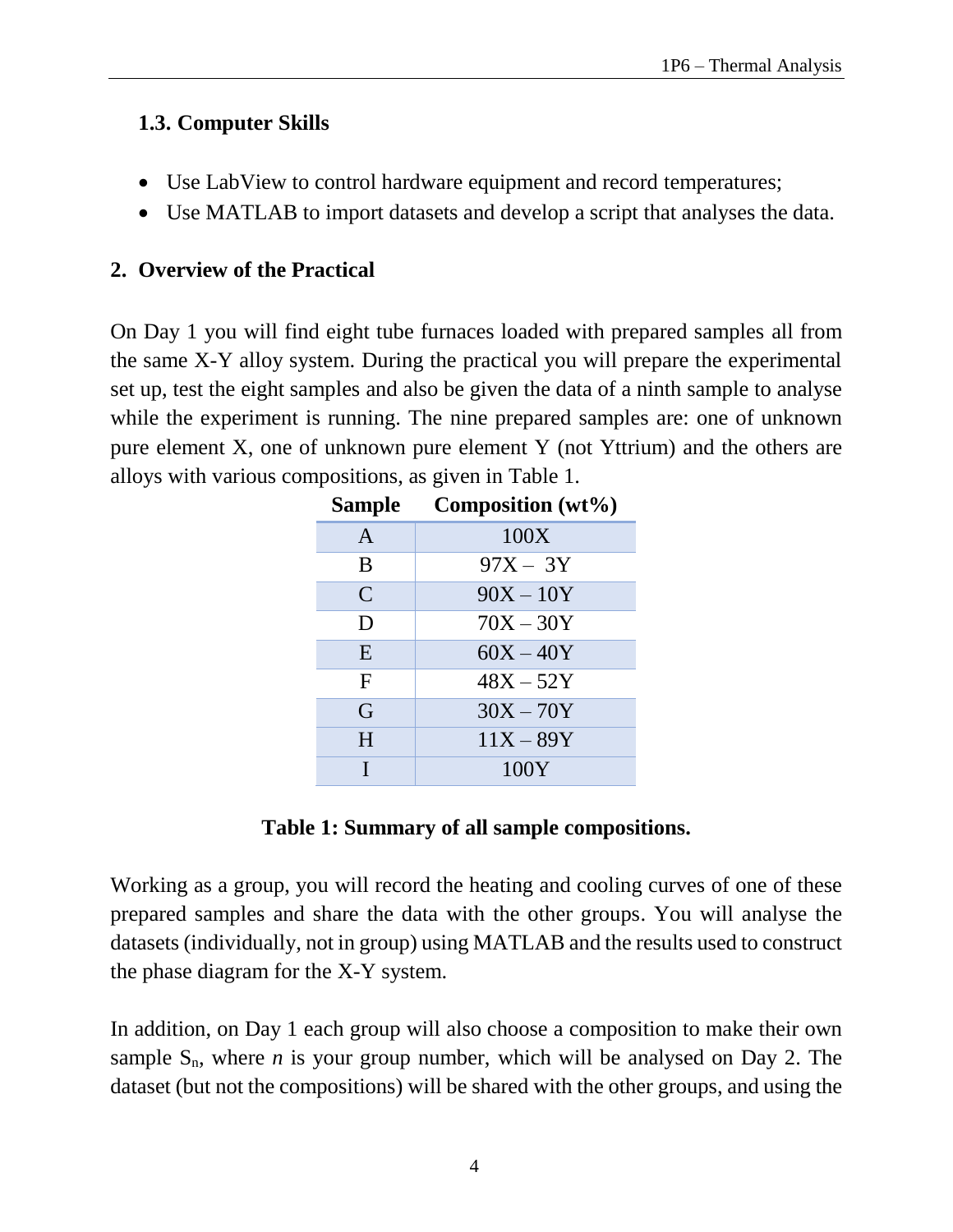phase diagram constructed from the results of the analysis of the samples in table 1, you will determine the composition of all the other groups'  $S_n$  alloys. The practical overall expected results are:

- X-Y phase diagram;
- Identification of the alloy system from the constructed phase diagram;
- Identification of all the  $S_n$  sample compositions;

# <span id="page-4-0"></span>**2.1.Practical Timetable**

## **Day 1**:

- 1. Set up furnaces and measuring equipment;
- 2. Measurement of heating and cooling curves for the prepared sample;
- 3. Preparation of alloy  $S_n$  of composition  $\_\_\% X$  and  $\_\_\% Y$ ;
- 4. Preliminary MATLAB data analysis of sample E.

# **Day 2**:

- 1. Analysis of datasets A-I and  $S_n$  samples from other groups;
- 2. Determination of phase diagram and composition of  $S_n$  samples.

# <span id="page-4-1"></span>**2.2.List of files**

The practical involves the use of several files, which are found in the folder "Practical 1P6 Thermal analysis" on the desktop of the shared laptop connected to the furnaces. The folder contains the following files and subfolders:

- DataAcquisition\_LabView: this folder contains all the necessary files to run the LabView user interface to record the heating and cooling curves;
- "NI USB 9211a manual.pdf": manual for the NI module;
- "s ThermalAnalysis\_1P6.m": Matlab script to be used to analyse the heating and cooling curves;
- Sample E data file;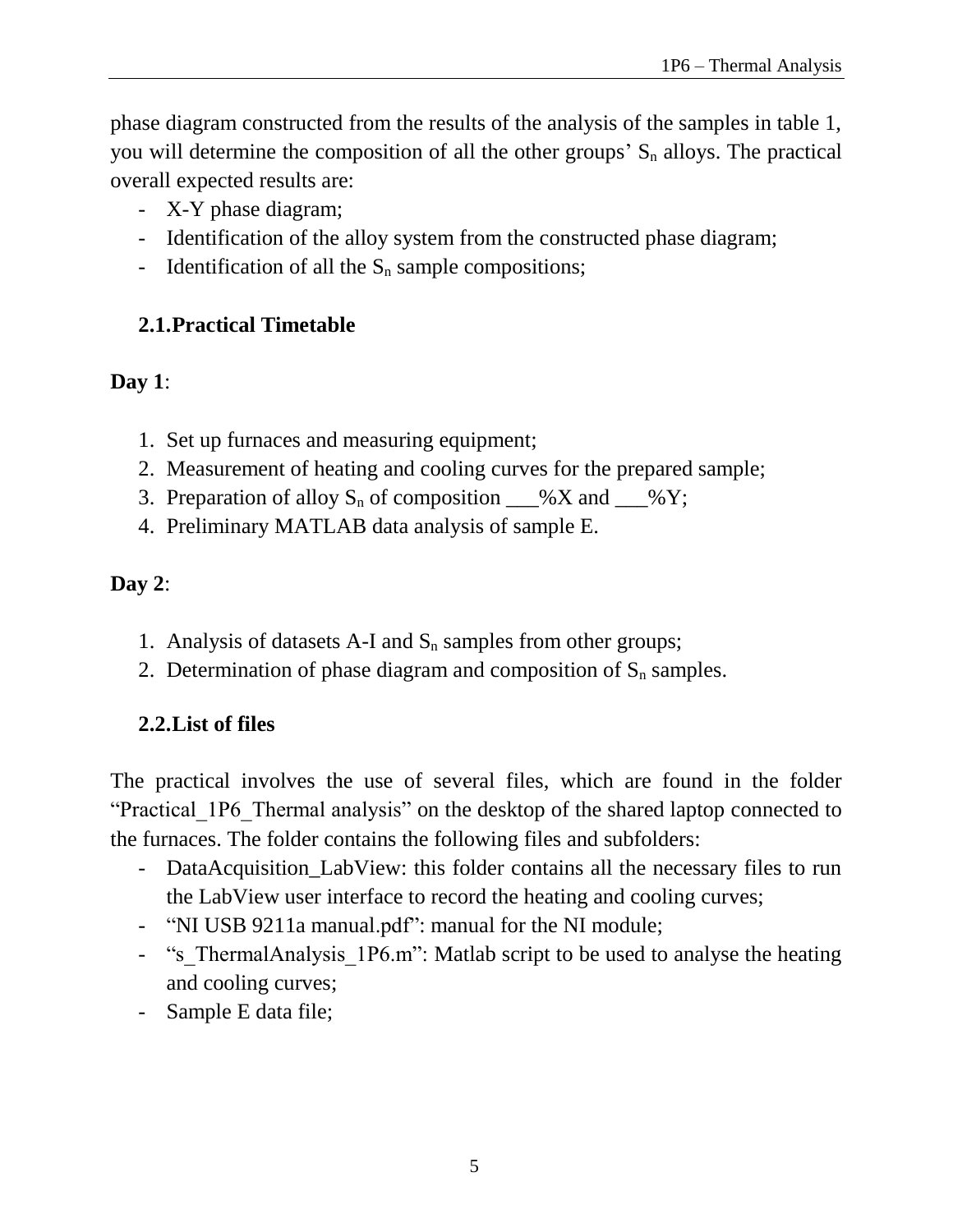### <span id="page-5-0"></span>**3. Experimental Method**

## <span id="page-5-1"></span>**3.1. Measuring Heating and Cooling Curves**

For this practical, each group is provided with one manually controlled tube furnace, a shared laptop running LabView for data acquisition and shared data logging hardware. There are four data logging units each of them connected to a laptop and recording the temperature of two experiments. The data logging is carried out using the National Instrument hardware and software: a NI 9211 thermocouple module, which read a voltage and convert it to temperature, is connected to a laptop via a cDAQ-9171 USB module. The module enables the communication between the thermocouple module and the computer. Each module can read 4 thermocouples simultaneously and it is controlled by LabView.

The temperatures will be recorded using thermocouples provided. Thermocouples are electrical device consisting of two dissimilar conductors forming electrical junctions at differing temperatures. A temperature-dependent voltage is produced as a result of the thermoelectric effect, and this voltage can be interpreted to measure temperature. There are several types of thermocouples differing in the combination of the alloys employed; in this experiment, we will use K-type thermocouples (chromel-alumen), which are well suited for measuring temperatures of non-reactive molten metals in the range  $-200$  °C to  $+1350$  °C.

### <span id="page-5-2"></span>**3.2. Task 1**

On Day 1, the specimens will have been made up already in crucibles and loaded into the tube furnace, but you will have to set up the data logging equipment and modify the given LabView code in order to be able to start the experiment.

As a first task connect the thermocouples to the module, remember that they have a positive and a negative end and that polarity is important so attach them the right way around! (**Hint**: thermocouples wire colors are standard, Google knows the answer, but you must ask the right question…).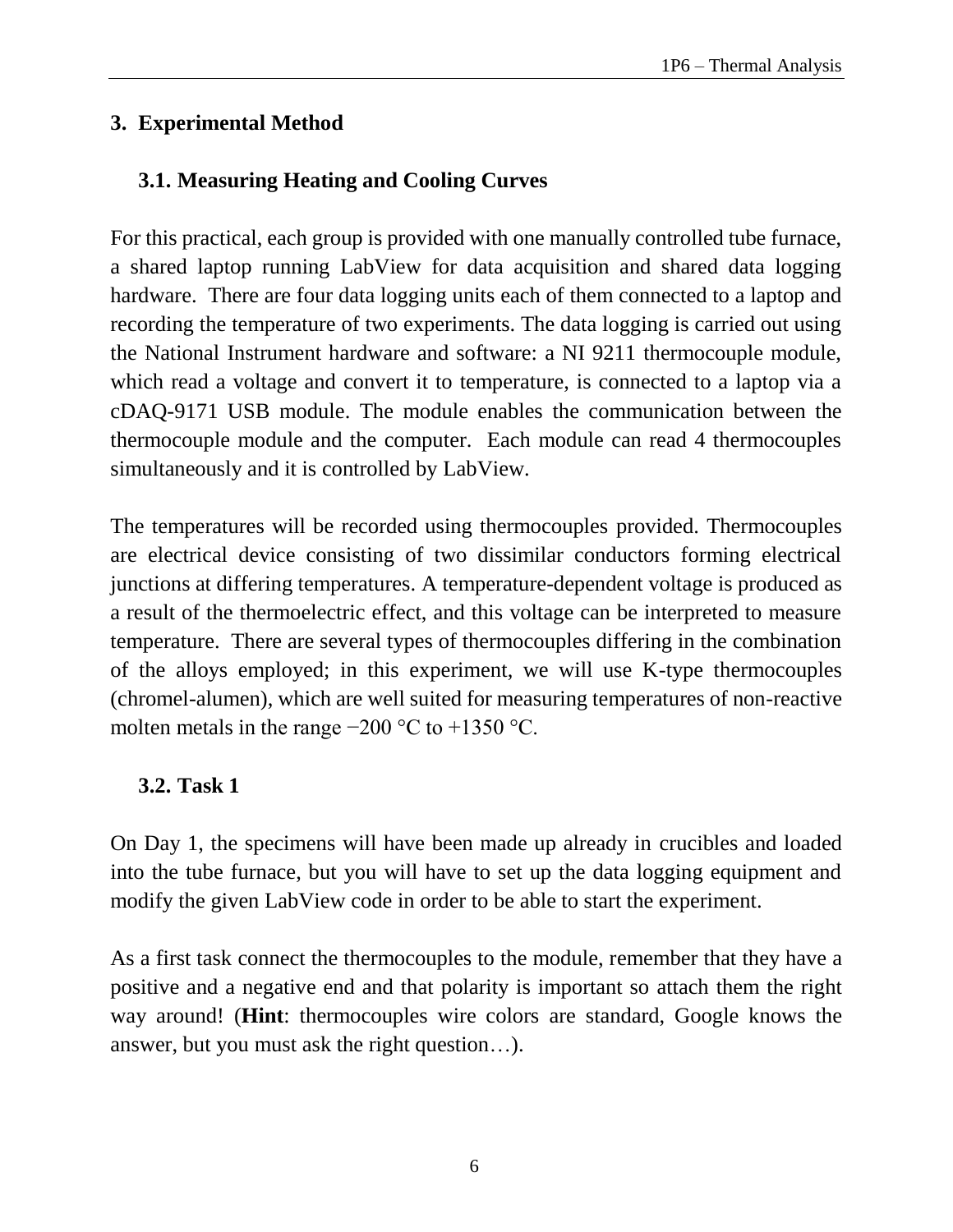When all the thermocouples are connected, launch LabView and open the file "Thermocouple Data Acquisition\_v2.vi", which is in the folder named "DataAcquisition\_Labview" within the practical main folder. The program window is the front panel of the code, which was written for this practical (Fig. 1). Press Ctrl+E to open the underlying block diagram (Fig. 2).



**Fig. 1: Front panel of the LabView data logging program. Press Ctrl+E to see**  the block diagram. Press the run button  $(\sqrt{\frac{1}{2}})$  to launch the program.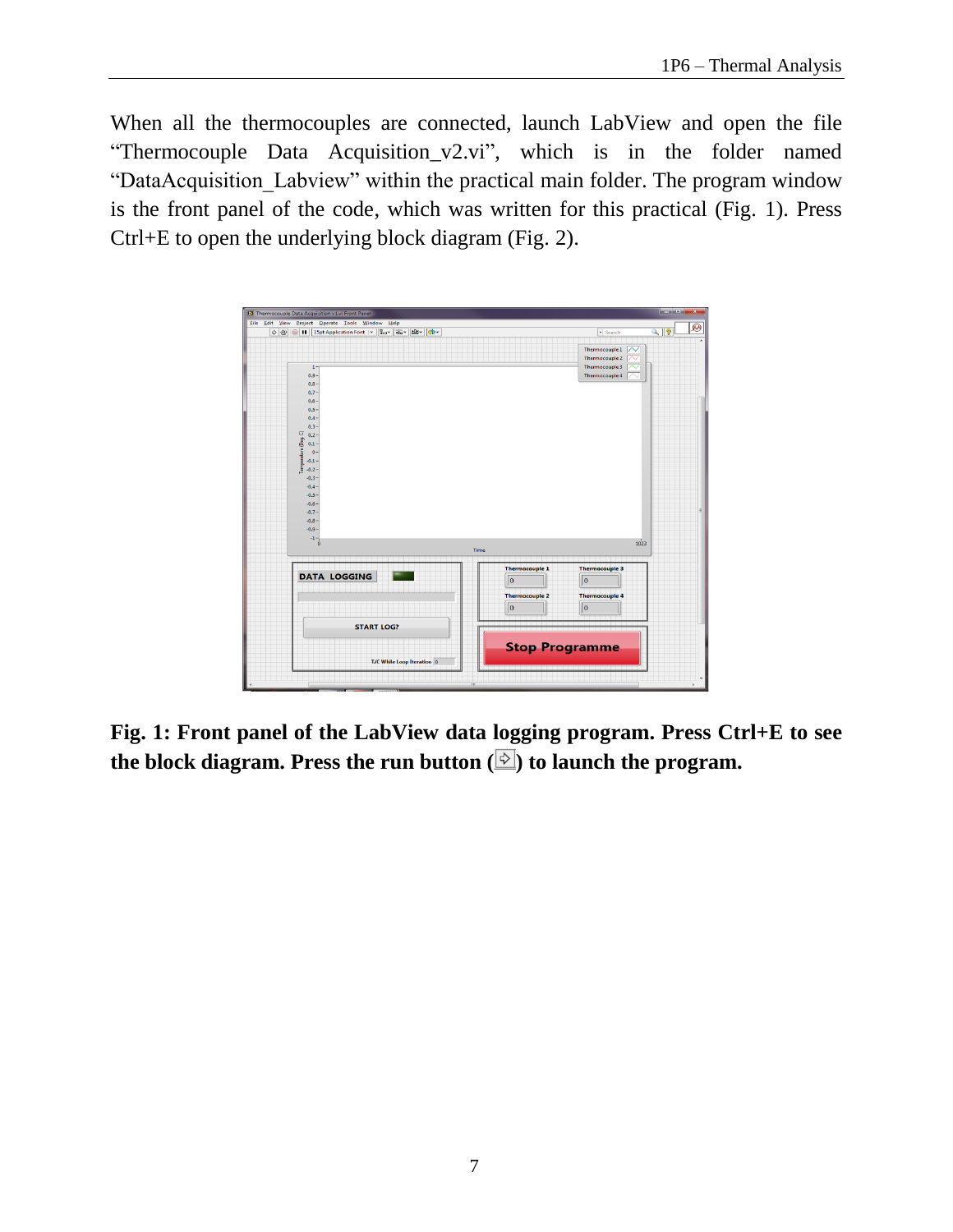

#### **Fig. 2: Block diagram running behind the front panel.**

#### <span id="page-7-0"></span>**3.3. Task 2**

As a second task familiarize with the diagram and compare it with the front panel. Try to understand the functioning and discuss with your group the following questions:

- Where does the code begin?
- How many loops are there in the diagram?
- What is their role?
- How often do the loops run?

Once you think you understood the overall functioning of the diagram return to the front panel window and try to run it pressing the run button  $(\overline{\mathbb{Q}})$  on the top left to check if the thermocouples are connected. If there are no issues, you should be able to read the four temperatures in the central plot.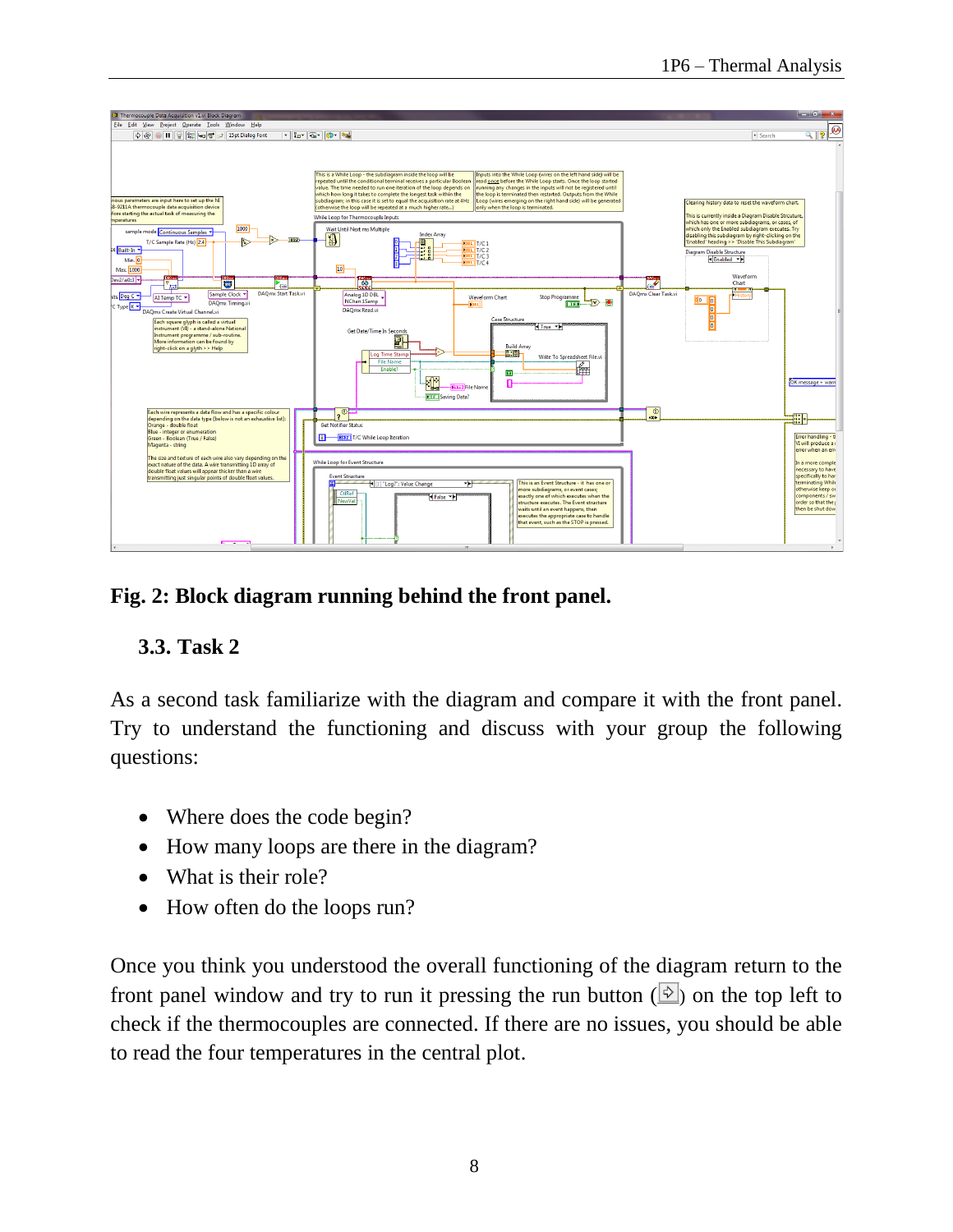## <span id="page-8-0"></span>**3.4. Task 3**

If you get the program working, you will notice that the acquisition rate is very low. This was intentional and it is your next task to change it to a suitable value. To do so you need first to find out how to reset it and then to work out which would be a suitable acquisition rate.

Stop the program pressing the red button 'Stop Programme'. Do not stop it in any other way as it can cause problem of communication between the computer and the NI modules, in which case you might have to restart LabView.

Go to the block diagram and try to identify where the sampling rate is set. When you find it, try to reset it to another value and test if it works.

Now that you know how to correct the acquisition rate, you will then need to choose an appropriate value for the parameter (think carefully!). (**Hint**: you might find some help in the NI 9211 module manual).

### <span id="page-8-1"></span>**3.5. Operating the Furnaces**

Start the data log pressing 'Start Log?' and give the file a meaningful name. Remember that each computer is reading the temperature of two experiments. Thus, write down which channel correspond to your experiment in your lab-book.

The furnace is controlled by a Eurotherm temperature controller. Once you are ready to operate the furnace, it is **imperative** that a demonstrator supervises and provides explicit permission to switch on the furnaces.

Set the target temperature to  $300^{\circ}$ C and with the demonstrator's permission, switch on the controller. One group member must always remain by the equipment to monitor the sample's temperature. Once the temperature inside the sample tube has reached 300°C, notify the demonstrators and they will instruct you to switch off the furnace.

Two group members now prepare their own alloy, specimen  $S_n$  (see instructions below), which will be analysed by the staff before the beginning of Day 2. The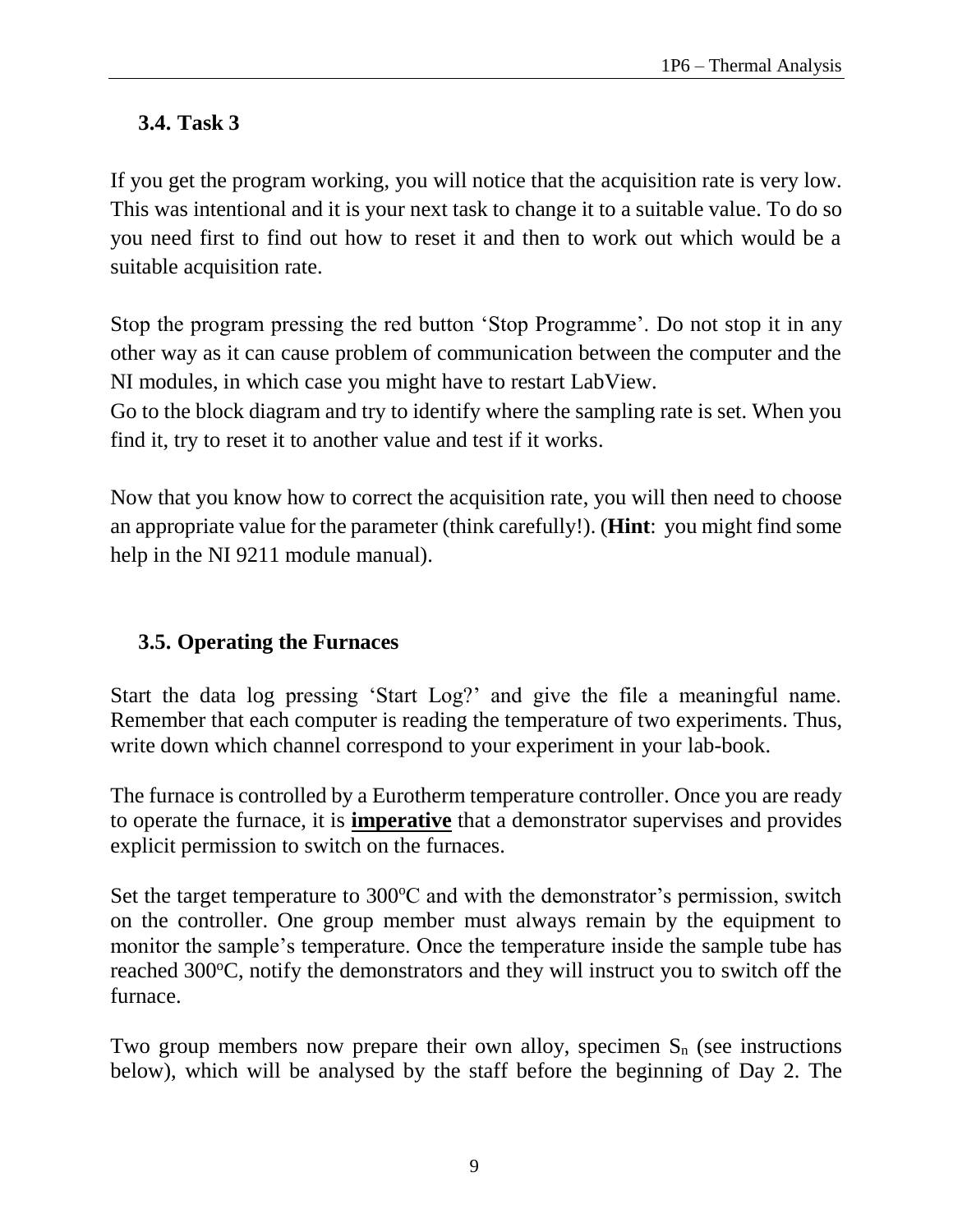remaining group members relocate to the computer room to begin the MATLAB data processing (see Section 4.).

At the end of Day 1, check the temperature of the sample; if it is below  $100^{\circ}$ C, you can stop the data logging. However, remember that a laptop is recording data from two furnaces so check both temperatures. If the temperature is above  $100^{\circ}$ C, then notify the demonstrators. All data, including the  $S_n$  samples, will be collected at the beginning of Day 2. **It is your responsibility to collect the data.**

# <span id="page-9-0"></span>**3.6. Preparing Sample S<sup>n</sup>**

In order to prepare specimen  $S_n$ , you must decide on its composition. Weigh the appropriate quantities of pure X and pure Y using the raw materials provided to give a total weight of 100g. You should take a note of the actual weights and equipment used (as this might be useful in your error discussion). Place X and Y together in the supplied crucible and let the Demonstrators know you are ready for further instructions. You must not enter the furnace room without supervision.

Under the supervision of the Demonstrators, put on protective clothing (visor, gloves, apron and shoe spats). With their guidance, place the crucible into the furnace preheated to 350°C using the long-handled tongs. Secure a stainless steel test-tube in a retort stand ready to receive the molten metal.

After 30 minutes, insert the thermocouple into the mold, remove the crucible containing the molten metal and stir with a graphite rod prior to pouring the molten metal into the steel test-tube. Allow the specimen to cool for 10 minutes. Specimen  $S_n$  is now ready for analysis.

### <span id="page-9-1"></span>**4. Data Analysis**

The analysis of the collected heating and cooling curves will be carried out using MATLAB to determine the temperatures where solidification starts and finishes and construct the phase diagram. You have been given a datasets for each of the nine composition in table 1 (sample  $A\rightarrow I$ ), and eight  $S_n$  sample datasets with unknown composition. **Working individually** you will analyse the data for sample A to I to construct the phase diagram, identify the alloy system and then use the phase diagram to identify the composition of the  $S_n$  samples. You should analyse each data set using the supplied MATLAB script titled 's\_ThermalAnalysis\_1P6.m'. The script will